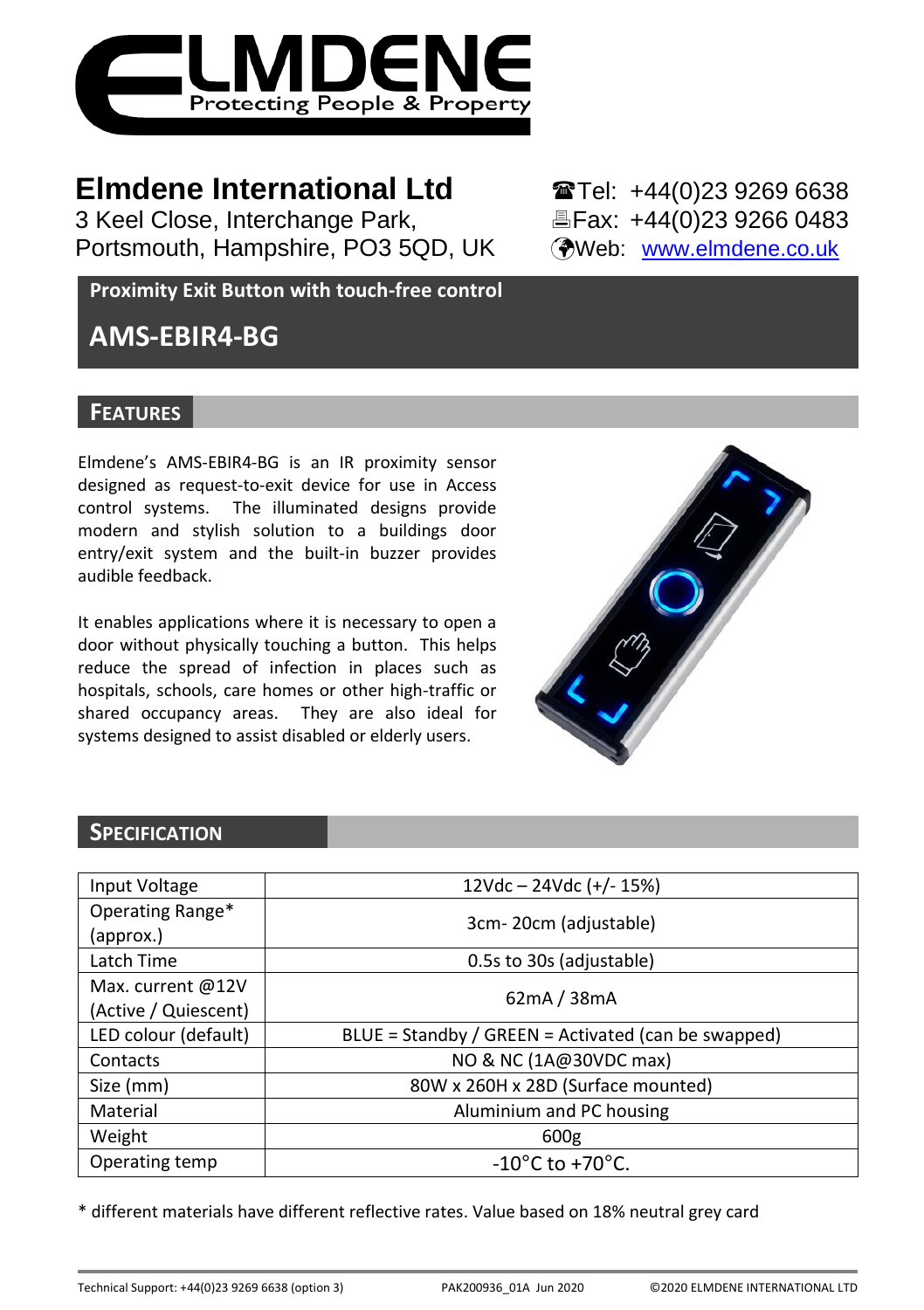

## **INSTALLATION INSTRUCTIONS**

- 1. Connections are made to the switches via the terminals on the internal control board
- 2. Remove the screws and carefully slide the sensor plate from the rear housing



3. Fix the rear housing using suitable fixings and make suitable ground connection



4. Make the appropriate connections to the control board

| V+      | +ve Supply            |
|---------|-----------------------|
| v-      | Ov Supply             |
| $N.O-1$ | Sensor NO Contact     |
| $COM-1$ | Sensor Common Contact |
| $N.C-1$ | Sensor NC Contact     |
| $N.O-2$ | Normal Open contact   |
| COM-2   | Common                |
| $N.C-2$ | Normal Closed Contact |
|         |                       |

5. In order to ensure unimpeded operation of the Infra Red switch, please make sure that there are no objects or any obstacles within 30cm (60° to the left & right) of the panel, to avoid interference.



- 6. To activate the switch, pass your hand across the face of the device, once activated the LED colour will change for the set 'latch' time.
- 7. To increase or decrease the detection range or the latch time adjust the relevant potentiometer at the rear of the device as described below: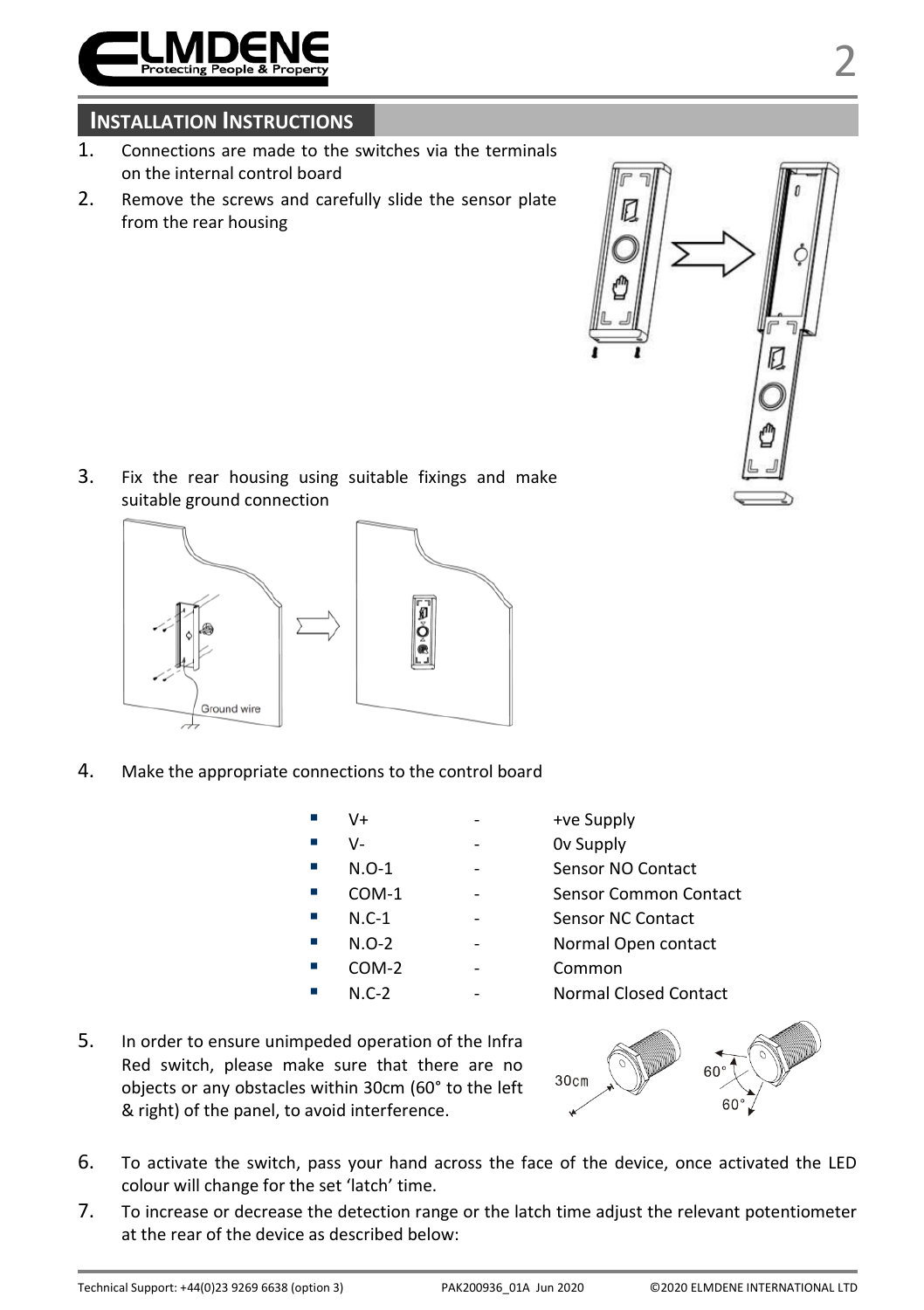

## **SETTINGS**



**TYPICAL APPLICATION**



C. Relay control